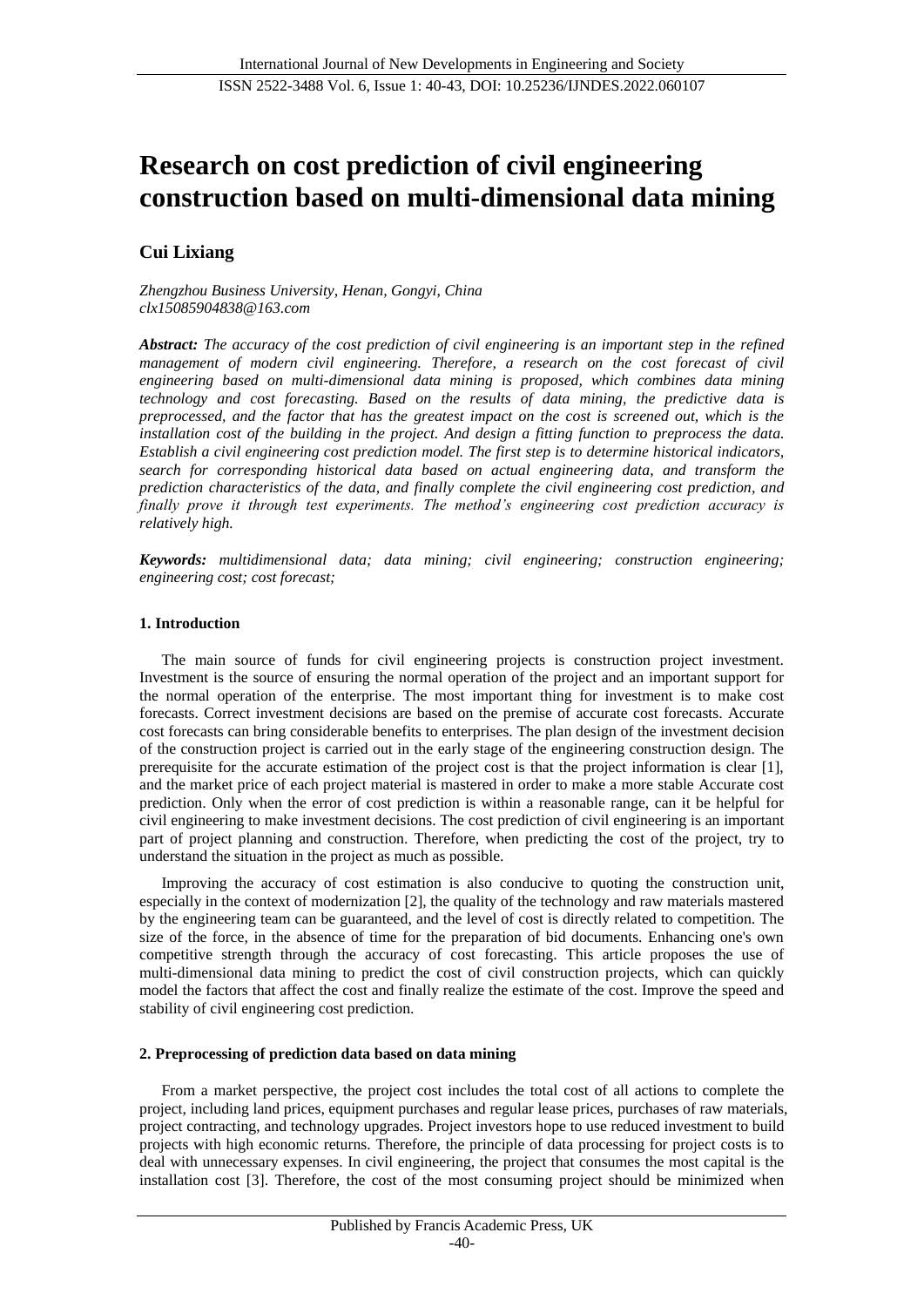## ISSN 2522-3488 Vol. 6, Issue 1: 40-43, DOI: 10.25236/IJNDES.2022.060107

making cost estimates. The composition of the total cost of the installation project is as follows:



*Figure 1 Components of installation costs*

It can be seen from Figure 1 that in the civil construction project cost forecast designed in this paper, there are many participants involved in the project. In the entire life cycle of the building, the early construction cost estimation is more important, and data mining is used to screen the forecast data. In [4], it is possible to establish a screening model for civil engineering cost prediction, and establish a corresponding estimation function. Classify and mine data of different concepts, and predict potential factors and demands from a multi-dimensional perspective. Non-linear data filtering when supporting vectors has unique advantages in small sample predictions. Therefore, the following fitness functions can be used for data processing:

$$
y = a \bullet b(x) + c \quad (1)
$$

In the above formula, y is the degree of fit function, a is the data feature for data mining, b is the slope of the function, x is the predictive vector value of the cost, and c is a constant [5]. The closer the fit curve is to a straight line, the higher the fit, and the predicted data factor is a factor that has a higher correlation with the cost.

#### **3. Establish a model for predicting the cost of civil engineering construction**

#### *3.1. Determination of historical indicators*

Because the cost prediction is not only the need to mine and process the existing data of the project, but also the feature extraction of the historical data. The determination of the feature index should be the actual data as the source data of the data processing, and the historical data comes from the national construction project cost. Monitoring platform, in order to avoid excessive calculation of the model, it is necessary to delete unrelated data [6], duplicate data and wrong data, and ensure the accuracy of the original data through computer verification.

### *3.2. Carry out data prediction feature conversion*

The data for establishing the cost forecast of civil engineering and construction projects is processed with normalized characteristics, and qualitative indicators are transformed into quantitative indicators. The processing formula is:

$$
I = \frac{x_i - x_1}{x_2 - x_1} \tag{2}
$$

In formula (2),  $x^2$  is the maximum construction cost of the project, and  $x^1$  is the minimum construction cost of the project. Xi is the most suitable cost, the index benefit relationship between the three is I, and the feature conversion of data is to reduce the amount of noise. Therefore, the model established after the feature conversion of the data is very necessary [7-8]. Through the calculation of this formula, the best benefit relationship can be obtained. The data not only uses the actual data of the current project, but also uses the historical data after data processing as the data source of the model, so the calculated cost is more accurate.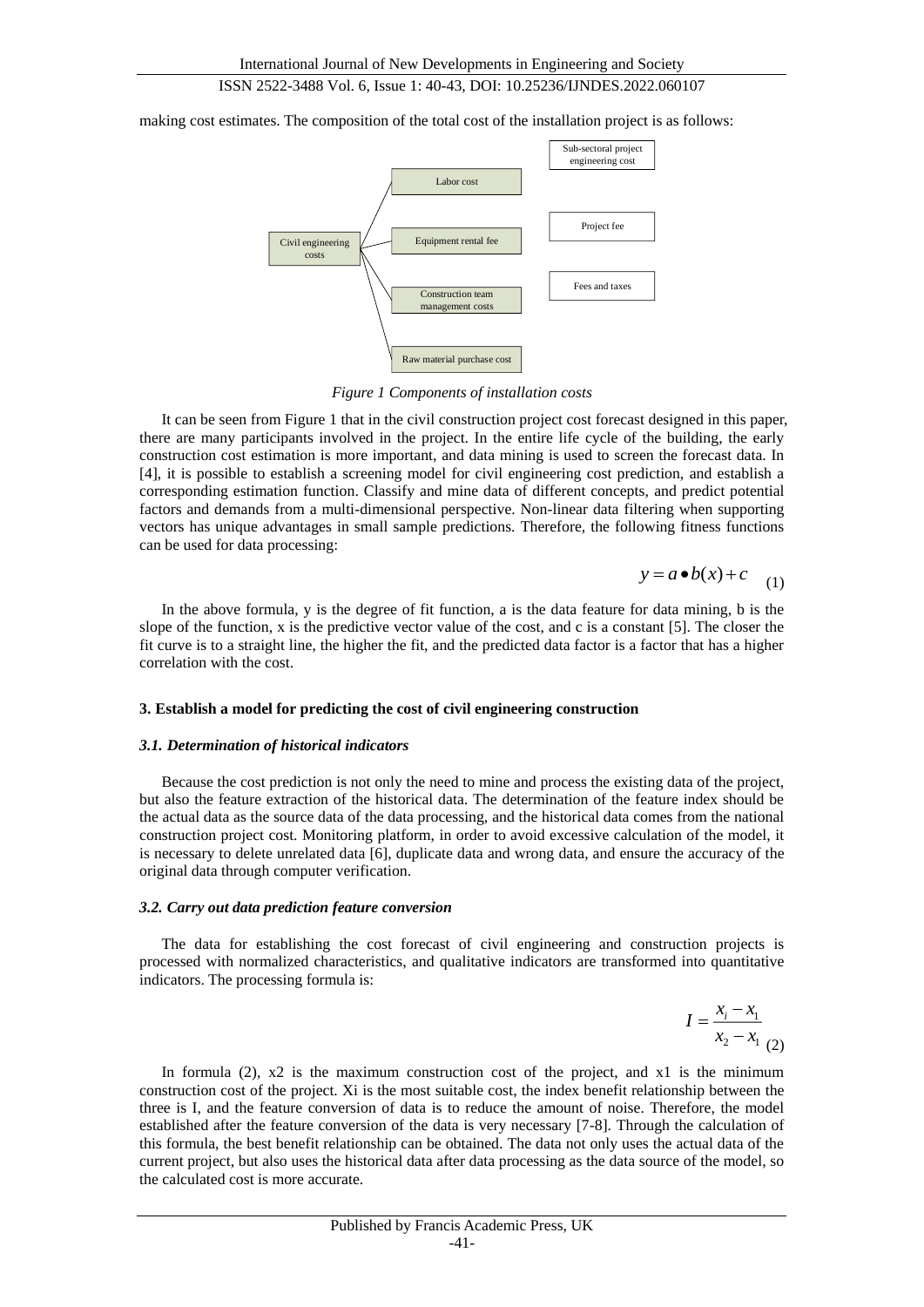## ISSN 2522-3488 Vol. 6, Issue 1: 40-43, DOI: 10.25236/IJNDES.2022.060107

#### **4. Test experiment**

In order to verify the practicability of the cost prediction method designed in this paper, a test experiment is designed to compare the cost prediction method designed in this paper with the traditional cost prediction method, and compare the prediction accuracy of the traditional method and the design method in this paper.

#### *4.1. Experiment preparation*

The actual data of a certain project is used as the sample data of the experiment. There are 300 sample data in total, and the 300 data are divided into 200 training data and 100 test data. In the model training, 200 pieces of training data are used to train the prediction model for cost estimation, in order to avoid fitting problems. Normalized sample training is performed on the data, and the training results are shown in Table 1:

| Sample set<br>number | Cost index | Project<br>area | structure<br>type | Basic<br>type | Engineering<br>standards | Proportion of<br>material<br>raw<br>steel bars | Unilateral<br>cost |
|----------------------|------------|-----------------|-------------------|---------------|--------------------------|------------------------------------------------|--------------------|
| A1                   | $-0.6120$  | $-1.09$         | $-0.1$            | 1.21          |                          | $-0.91$                                        | 0.02               |
| A2                   | $-0.3371$  | $-2.03$         | $-0.1$            | 1.37          |                          | $-0.13$                                        | 0.05               |
| A3                   | $-0.5221$  | $-2.07$         | $-0.2$            | 1.56          |                          | $-0.14$                                        | 0.02               |
| A <sub>4</sub>       | $-0.5541$  | $-2.41$         | $-0.2$            | 1.43          |                          | $-0.57$                                        | 0.02               |

*Table 1 Normalized training samples*

Table 1 is the training results of the normalized samples. After the samples are trained, the next step can be tested.

#### *4.2. Test Results*

After five sample trainings, the cost estimation method designed in this paper and the traditional BP civil engineering cost prediction method and the actual cost of fit test results are shown in Figure 2:



#### *Figure 2 Test results*

The experimental results are shown in Figure 2. From the curve in the figure, it is obvious that the curve fit between the method designed in this paper and the actual project cost is higher, and the prediction accuracy of the method designed in this paper is higher.

#### **5. Conclusions**

This article is based on multi-dimensional data mining technology to predict the cost of civil engineering. Compared with the traditional cost prediction method, the prediction accuracy is higher, indicating that the prediction method of this article has a certain value. In terms of collection, the indicators can be further adjusted to ensure the accuracy of data collection. Because the sample project data is limited, it is hoped that in the future research, we can refine the deficiencies and contribute to the accuracy of the project cost.